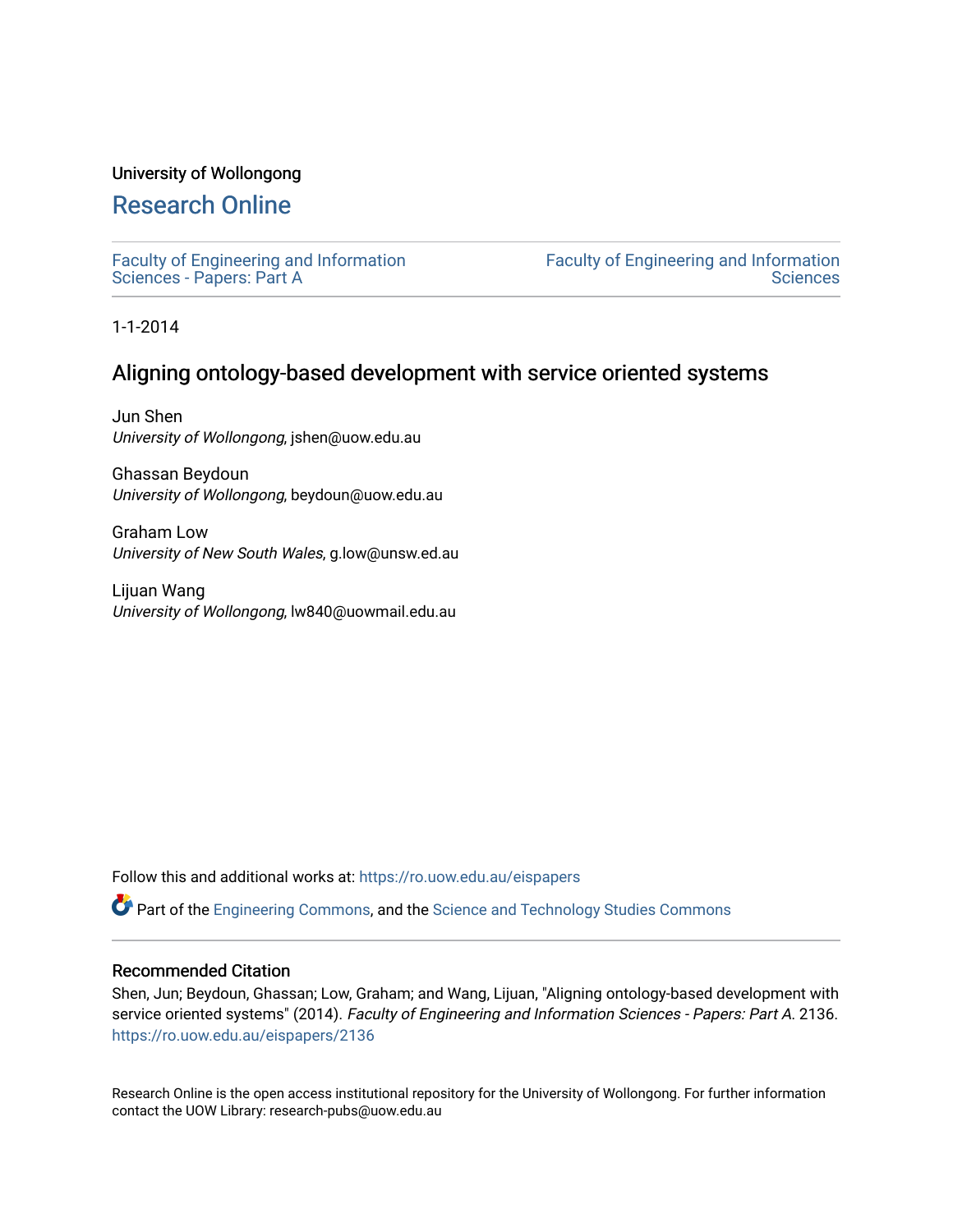# Aligning ontology-based development with service oriented systems

# **Abstract**

This paper argues for placing ontologies at the centre of the software development life cycle for distributed component-based systems and, in particular, for service-oriented systems. It presents an ontology-based development process which relies on three levels of abstraction using ontologies: architecture layer, application layer and domain layer. The paper discusses the key roles of ontologies with respect to the various abstraction layers and their corresponding impact on the concomitant workproducts. In addition, a peer-to-peer-based service selecting and composing tool is suggested as a way of supporting the process. The paper presents the architecture of the proposed tool and illustrates the whole process in the development of a mobile banking application based on dynamic Web services.

# Keywords

ontology, service, aligning, development, oriented, systems

# **Disciplines**

Engineering | Science and Technology Studies

# Publication Details

Shen, J., Beydoun, G., Low, G. & Wang, L. (2014). Aligning ontology-based development with service oriented systems. Future Generation Computer Systems: the international journal of grid computing: theory, methods and applications, 32 263-273.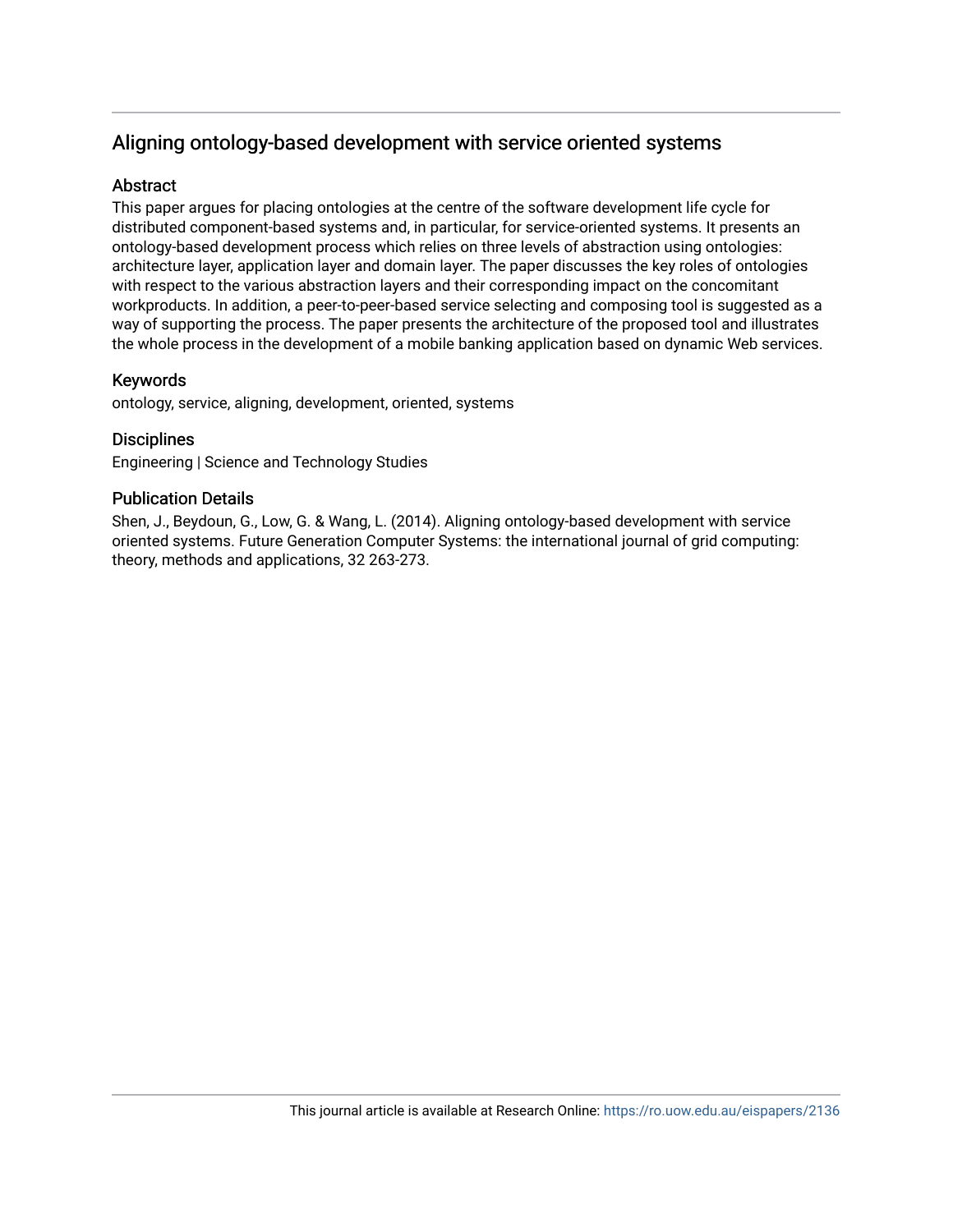## **Aligning ontology-based development with service oriented systems**

Jun Shen $^{\rm 1a}$ , Ghassan Beydoun $^{\rm 1}$ , Graham Low $^{\rm 2}$ , Lijuan Wang $^{\rm 1}$ 

*1 School of Information Systems and Technology, University of Wollongong, Wollongong, NSW, Australia {jshen, beydoun}@uow.edu.au, lw840@uowmail.edu.au 2 Australian School of Business, The University of New South Wales, Sydney, NSW, Australia* 

*g.low@unsw.edu.au* <sup>a</sup>*Corresponding author: Tel: +61-2-42213873, Fax: +61-2-42214045*

### **Abstract**

This paper argues for placing ontologies at the centre of the software development lifecycle for distributed component-based systems and, in particular, for service-oriented systems. It presents an ontology-based development process which relies on three levels of abstraction using ontologies: architecture layer, application layer and domain layer. The paper discusses the key roles of ontologies with respect to the various abstraction layers and their corresponding impact on the concomitant workproducts. In addition, a peer-to-peer-based service selecting and composing tool is suggested as a way of supporting the process. The paper presents the architecture of the proposed tool and illustrates the whole process in the development of a mobile banking application based on dynamic Web services.

*Key words*: *Software Development Lifecycle (SDLC), Ontologies, Agents, Multi Agent Systems (MAS), Peer-to-Peer (P2P) Systems, Service-Oriented Systems*

### **1. Introduction**

A service oriented architecture (SOA) promotes loose coupling between components to enable faster and more flexible reconfiguration of business processes and provides a means of organising system resources in an open and flexible arrangement. From an enterprise management perspective, the successful delivery of service oriented architecture (SOA) systems translates into responsive business processes that can adjust to varying customer service requirements [9, 11]. Expected responsiveness and adjustment is based on leveraging the knowledge of relationships between various services and mixing and matching groups of services to satisfy new requirements. Service oriented computing (SOC) has become a convincing paradigm for enterprises in tackling traditional hurdles to improving the efficiency and effectiveness of their ubiquitous software applications [13]. Vice President of Gartner, J. Fenn, predicted that by 2013, SOA will have delivered transformational results to the role and capabilities of IT for businesses [14]. Furthermore in 2012, one third of IT budgets were spent gaining access to services developed by other vendors [15]. This increased attraction to SOC comes with the expectation that energies from software development and acquisition will be shifted to other business activities, and at the same time deliver better alignment with business requirements.

Service-oriented software engineering promises to deliver enormous tangible improvements to business process enablement. In practice it has been hard to realize, especially for complex application systems, when it is advantageous to use services from various providers. There is a need to find ways to collect available business services from the different providers and to specify how such a collection of services should be combined and integrated seamlessly [26]. This ability to easily integrate services can increase flexibility and agility, not only in systems development but also in business process management. However, existing service components do not provide a clear and comprehensive definition of the business process semantics. Therefore many existing services are often isolated and opaque to information system developers. Current software techniques and tools do not alleviate this and place too much burden on developers attempting to reuse existing services. This hampers the realisation of the monetary benefits of the technology and the collective adoption of reuse by the required large number of players to ensure a critical mass of shared services [23].

The use of ontologies can pave the way for an intelligent software development environment where developers submit new business requirements and an automatic tool generates the service oriented software system. With semantic driven composition, services will be shared between teams of developers and across multiple organisations connected via the Internet. We are acutely aware that existing Web languages are not easily accessible as described in Berners-Lee [2]. To overcome this, we aim to provide ontological support to the requirements analysis phase to ensure that any newly created service can be appropriately indexed by a semantically rich layer of ontologies. There are a number of promises and arguments around semantic Web services [28, 29, and 36], one big issue being the limited generality of the isolated efforts made by independent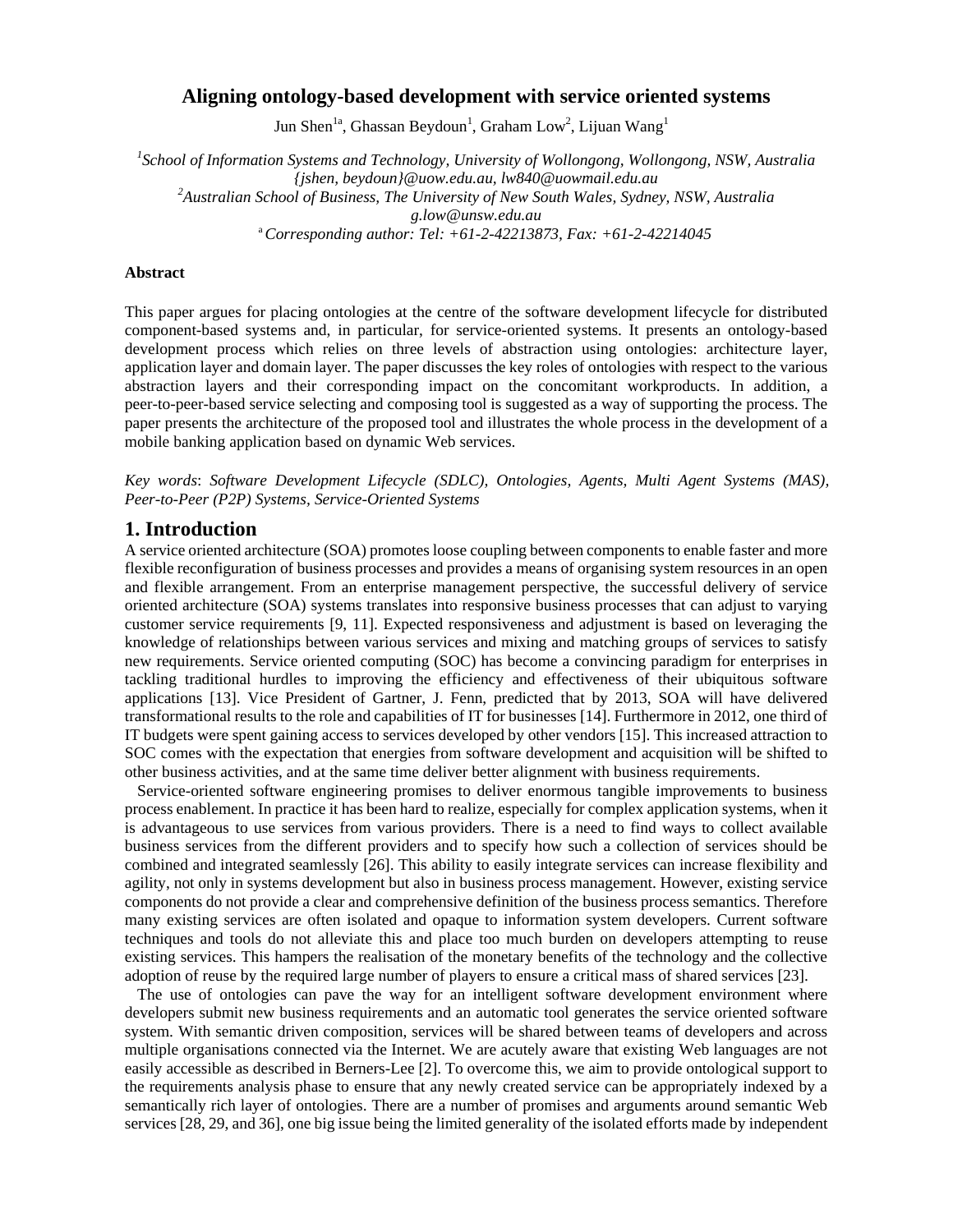research groups, for example, as reported in [32]. Indeed, this paper heeds visionary comments in [24] and [17] that, in order to meet the requirements of pervasiveness and autonomy in services development, the maturity and awareness of semantic Web and ontology technologies (key components of Web 3.0) should not be overlooked. This research uses an innovative ontology- and agent-based technology to support the SOA environment by providing automatic identification and merging of services which will in turn enable process changes in the business requirements.

The holistic semantic Web driven SOA development approach will play a significant role in better exploitation of services at both the technical and business level. This paper is well timed coinciding with the rapid development of Web 2.0 technologies which enable a single enterprise to use the Web to offer value-added customer services via connection to various services or applications from other public or commercial organizations. The innovations in this paper will harness the Web as a support medium for systems development enabling automatic exchange of services between various development teams across multiple organisations. The significance of these innovations is more pronounced coinciding with challenges of dynamic composition of distributed services [34] created by the high demand for portable appliances such as Personal Digital Assistants (PDAs) and next-generation mobile devices as well as for P2P applications e.g. [35,43]. It's challenging to apply a hierarchy of ontologies in developing such applications. For example, concerns remains about how to measure the quality of the ontologies and the alignments among them [5].

This paper proposes an intelligent and supportive software development environment where developers can focus on semantic enrichment of business requirements and proper alignment with business processes rather than the time consuming task of service identification and integration. This paper's contributions are: a holistic ontology based development approach for service oriented systems such Gird and Cloud platforms; a three layer abstraction of ontology alignment; and the introduction of a semantic integration life cycle for semantic Web services. Our proposed approaches were demonstrated by applying them in the building of QoS ontology for a service oriented system and developing a multi-agent, peer-to-peer based service system to align ontologies before tool and illustrating the process in the development of a mobile banking application based on dynamic Web services.

The rest of the paper is organised as follows: Section 2 provides an argument for placing ontologies at the heart of SDLC of component-based systems generally and service oriented development in particular. Section 3 articulates the requirements for an ontology-based service oriented development and the existing supporting ontologies from the literature. Section 4 discusses the architecture of the intelligent development environment which uses a MAS for peer-based Web service composition system. A case study highlighting the ontology-based development of bank loan approval service oriented system is presented in Section 5. Section 6 concludes with a summary and discussion of future work.

### **2. Ontology-Centric Service Orientation**

It is often a complex task for developers to locate the appropriate service components to customise and integrate into their system. To reduce this cost and to automate much of the service selection and composition effort, we advocate an ontology-based approach that uses a semantically enriched representation of services and business requirements in order to enhance interoperability of services. A domain ontology can facilitate reuse of services undertaken across different areas (or industries). For example, the services for certain accounting practices may vary but only slightly across application areas. Such practices, if well documented using a domain ontology, can provide reusable services that can be adapted using appropriate application information. It is fair to say that the development of any IS system can benefit from a domain ontology and/or an application ontology with this being most evident to developers during the analysis phase. Such ontologies may be available from existing repositories (e.g. [8]) or a domain analysis yielding an ontology may be considered the first stage of developing the system (e.g. as proposed in [7] or in [41]). Some industries such as banking and finance are inclined to provide their own ontologies to enable speedier IS development.

Unfortunately, only a small number of existing methodologies include ontologies in their workproducts and processes. This support is generally confined to the early phases of the development (the *analysis* phase). For example, Girardi and Serra specify how a domain model that includes goal and role analyses is developed from an initial domain ontology in their methodology [14]. Another example [10] uses ontologies to mediate the transition between goal and task analyses. A better inclusion of ontologies into a development methodology permits the long term reuse of software engineering knowledge and effort and can produce reusable components and designs [40]. But first some of the challenges discussed in [3] and [4] need to be addressed. Various software components have different knowledge requirements and they relate to the application domain from various layers of abstraction. Components may be complementary and they may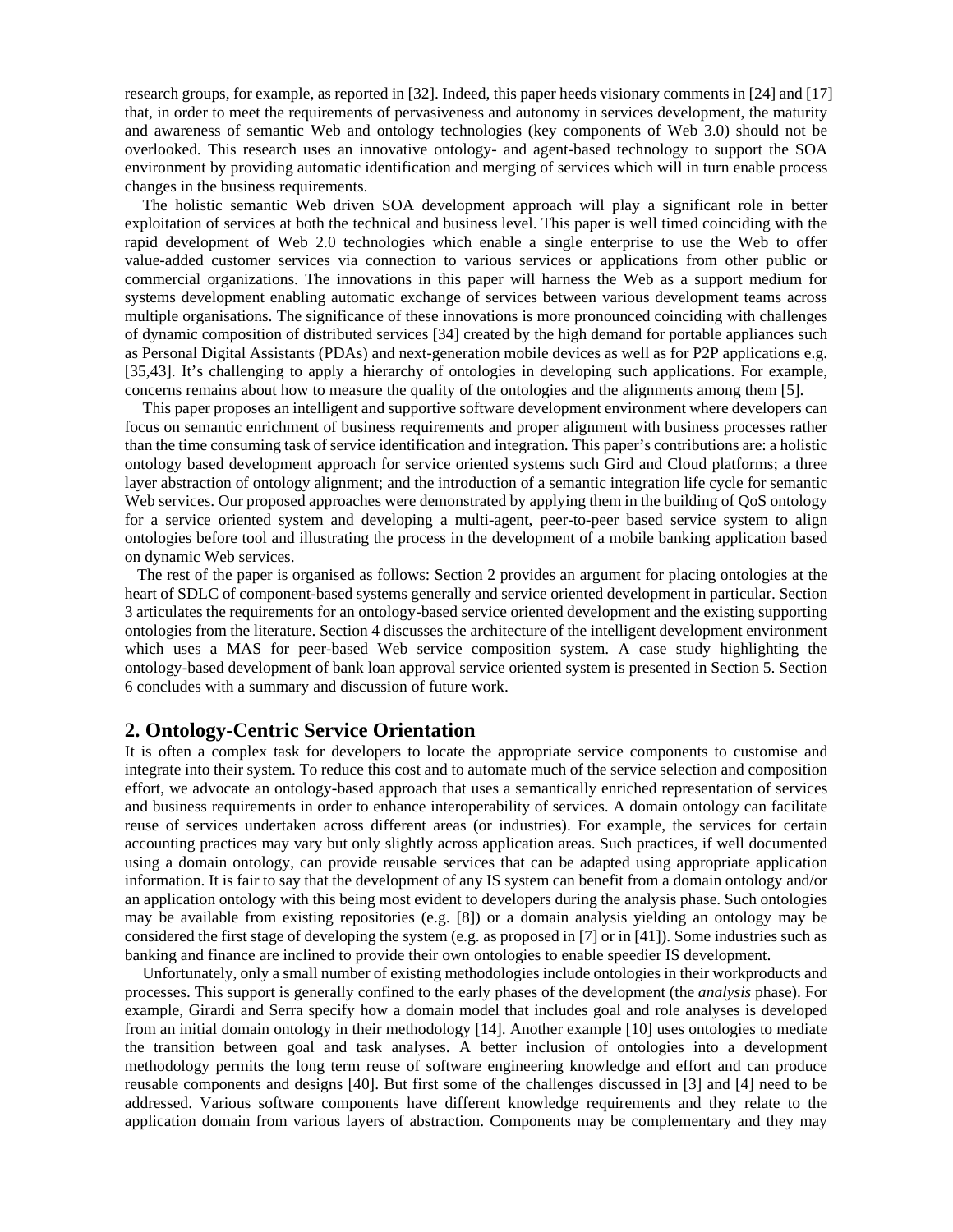have varying degrees of prescription to the domain requiring various degrees of adjustment to suit the domain. For example, a user interface will operate at a different level of abstraction to the application domain than say a component interfacing to a data mining agent or a database service. In other words, the degree of linkage between software components and analysis models depends on the nature of components themselves and how the components relate to the system as a whole. An ontology based approach for development therefore further complicates the analysis activities during development. Even if we assume a high degree of independence between various software components and the application domain, identifying and appropriately using ontologies in the development of components remains difficult. Elsewhere, e.g. in [41] the use of two ontologies, a domain ontology and an application ontology are advocated to guide the verification of requirement models. In this paper, we advocate for an additional ontology that describes the relations between the software components and the way they are structured in the system. For the development of a service oriented system, the use of this *architecture ontology* will in turn enable proper assumptions to be made with relation to the domain and application ontologies and how they can be related to service components. In doing this, we not only identify various roles of an ontology, but we also identify suitable layers of abstractions to describe a collection of relevant ontologies that can enable reuse of components and domain analyses (as proposed in Figure 1).



Figure 1. A 3 layer abstraction of ontologies support an iterative service oriented development lifecycle.

The Software Development Life Cycle (SDLC) requires the three related ontologies shown in Figure 1. The domain ontology describes the domain knowledge for services to be used in the development of the requirements for a solution to the problem. Domain ontologies may be unique to the problem itself or may be adapted from previous problems in similar domains. The application ontology describes the types of and nature of problems to which services have been developed. This ontology is usable to define the service capabilities and preconditions as well as indexing suitable services from any available service repositories. When various tasks in a software or business process can be implemented with a combination of services (old or new), service composition applies. In other words, the system may achieve the goal by incorporating previous knowledge of a similar previous problem. This composition can be automated when application requirements and service interfaces are aligned properly with the application. This is a key aim of our work. Finally, the architecture ontology describes the inter-services interfaces and how they connect. One important mechanism to identify suitable services at this level is to match the service requestor's quality of service (QoS) requirements and the service provider's QoS provision. Therefore, alignment of an QoS ontology for services at an architectural level is essential. Figure 1 also provides the methodological sketch accommodating the observations of this section.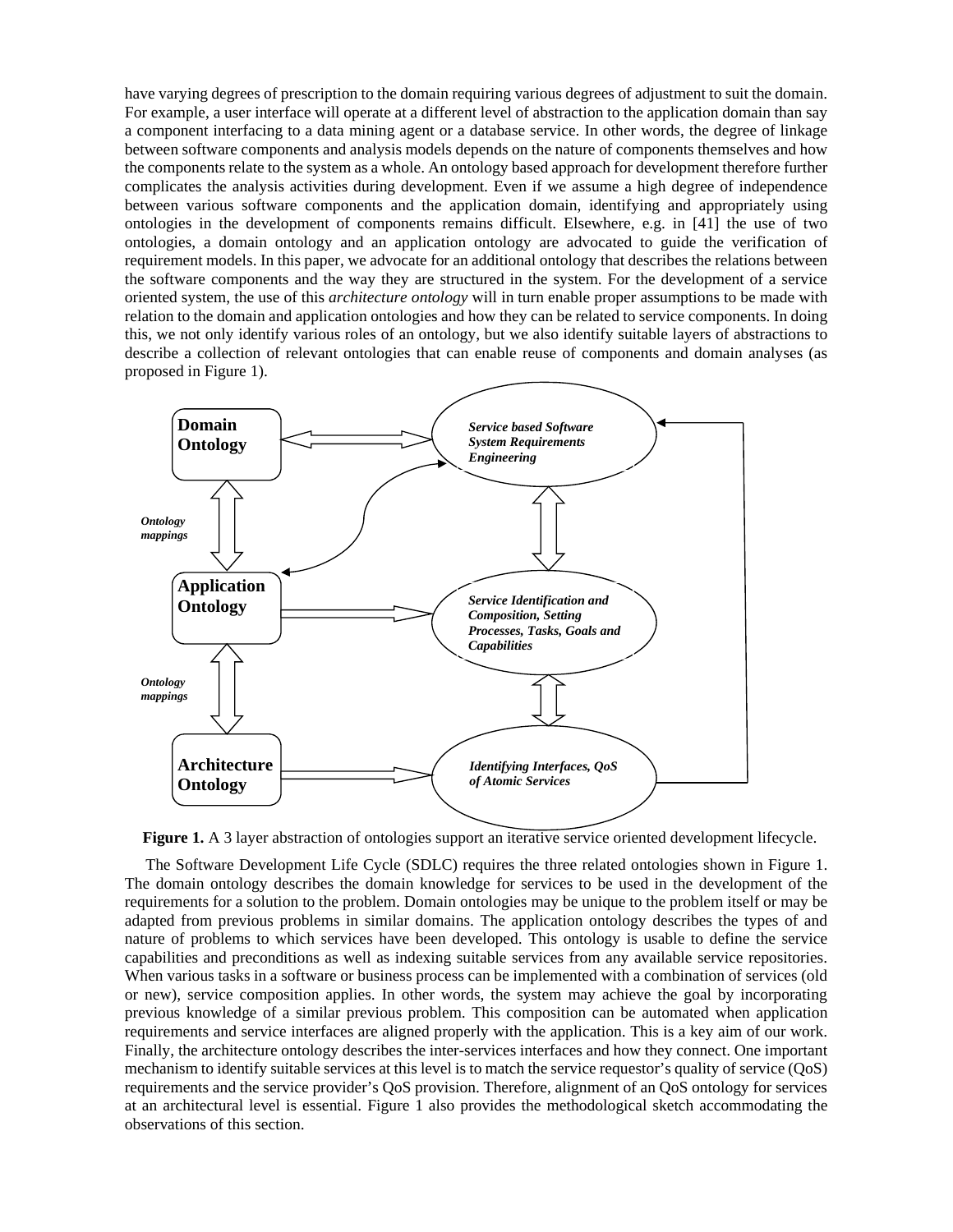We envisage that a service-oriented systems development starts with a domain ontology and an application ontology identifying tasks and functions required from the services in the system. These can index an appropriate set of services/capabilities from an appropriate existing library of services/capabilities. Chosen services do not necessarily have the required degree of application or domain dependence. The application ontology will assist in identifying the requirements of each service. Individual application ontologies for each service could be identified and used to verify chosen services against requirements. The architecture ontology will be used to create a common interface between the various services and glue them into a working system. This third ontology is essentially a service ontology that describes the knowledge required for control structure and service dependencies. An automatic tool that seeks to dynamically select a service (or its coded implementation) to solve a problem needs to know this ontology. The collection of all ontologies will form the basis for an iterative process to develop the architectural interfaces between all agents and verify the application requirements of chosen capabilities. The application ontology may also require incremental refinement during the iterative process. Appropriate ontology mappings are needed between application and architectural ontologies to facilitate service composition. Verification between services task capabilities and the architecture ontology is undertaken, which may result in further localized ontology mappings. The development process requires guidelines to develop the various ontology mappings between the three ontologies ensuring their completeness and consistency.

The ontology-based development will enable an ontology-supported approach to support dynamic composition of web services in a highly distributed and heterogeneous computing environment. The dynamic composition is adapted from [35] and highlights how ontologies can be exploited using semantically driven composition of services e.g. [38]). It is underpinned by reusing existing services and noting that they typically describe atomic tasks within a business process. The cloud and SOC pioneers such as Amazon and Google have developed vendor-specific Web APIs or categorical keyword-based platforms like EC2 (www.amazon.com/ec2)) and Google Play (play.google.com). They demonstrate convincing performance metrics such as scalability and elasticity, but on the other hand, they suffer from the lack of interoperability between different vendors or even different platforms (such as iOS and Android) for the same vendor. Typically they were only concerned about the application ontology as specified in our model without considering support for a domain ontology and an architecture ontology, so there are few mechanisms to describe non-functional requirements such as QoS or semantic relationships between various service provisions. Considerable research is occurring into the use of light weight ontologies, or namely linked data, to improve the scalability of semantic Web services [23, 32]. There are also approaches to bridging ontologies and traditional data models [1].

However, so far there has been little research into developing standardized ontologies, particularly for QoS of services for both the service requestor and the provider between services in a service oriented application. Notably, OWL-S (http://www.daml.org/services/owl-s/) is one effort to standardise the description of Web services with rich semantics. OWL-S and similar efforts are suitable to for reuse as architecture ontologies in our approach. However, as we will see later in this paper (section 4), they are not ready for direct use and they need to be properly aligned to the other ontology layers.

# **3 Supporting Ontology-based Service Oriented Development with Existing Architectural Ontologies**



**Figure 2**. Ontologies can be used to give a dynamic interface to services

Our ontology-based approach complements existing service repositories which provide service implementations that may be used in both the design and implementation phases (Figure 2). Our use of ontologies at three levels, as discussed in Section 2, offers a unique workbench to test the reuse of ontologies placing them at the centre of the development lifecycle. This approach is motivated by existing suitable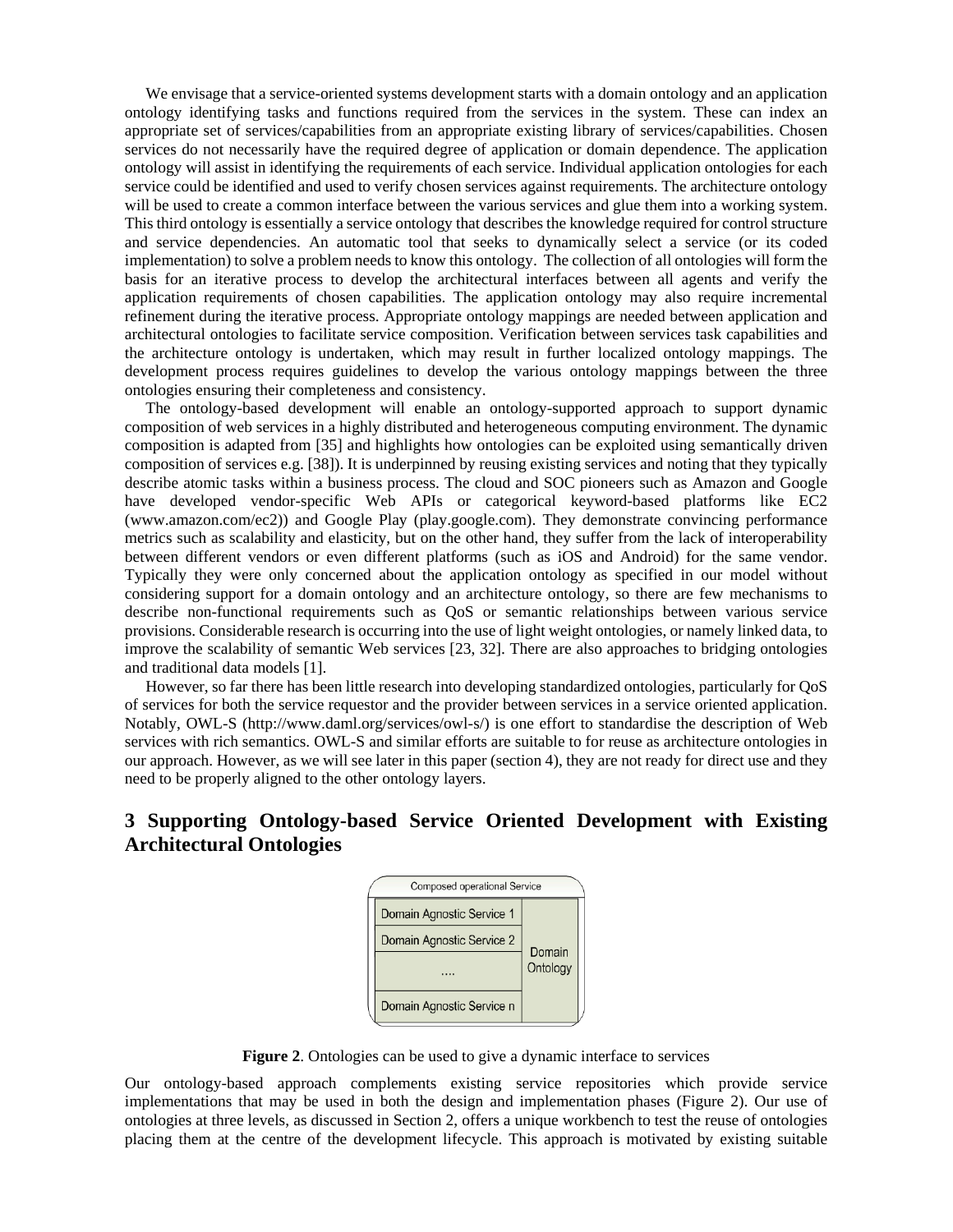ontologies. For instance, OWL-S can allow individual software agents to dynamically discover, invoke, compose and monitor Web services with a high degree of automation. It has also been delineated to easily identify tasks for individual services, ameliorating the difficulty of providing different knowledge requirements to different components. Another ontological engineering effort that can provide a starting point for an architecture ontology is WSMO. Aligning both of these as architectural ontologies is first described in this section, before using the QoS as a critical component at this layer to demonstrate the ontology-alignment process and enable a P2P automatic tool to support the ontology-based development.

### **3.1 Aligning OWL-S and WSMO for ontology-based approach**

OWL-S ontology consists of three main components: the services profile, the process model and the grounding. The services profile is for advertising and discovering Web services. The process model is used to describe detailed operations of services and define composite Web services. The grounding is used to map the abstract definition of services to concrete specifications of how to access the services. The services profile component of the ontology can be detailed and refined to allow detailed services' description and evaluation. Basically, the service profile does not mandate any representation of services; rather, using the OWL subclass it is possible to create specialised representations of services that can be used as service profiles. OWL-S provides one possible representation through the class "Profile". An OWL-S "Profile" describes services individually as a combination of three basic types of information: what organisation provides each service, what functions each service computes, and the features that specify the characteristics of each service. In this way, the complementary descriptions about Web services including the QoS can be extended in the services profile, so that we can improve the automation and reliability of Web services' composition in a dynamic environment.



**Figure 3**. Semantic Integration Life Cycle for services development

WSMO defines four high-level notions that support the development of semantic Web services: namely Ontologies, Goals, Mediators and Web services [33]. *Ontologies* define a common agreed-upon terminology by providing concepts and relationships among the set of services from a real world domain. *Goals* are depictions of the expectations a service requestor may have when seeking for a service on the following aspects: functionality, approach and quality of service. *Mediators* coordinate the heterogeneity problem that occurs between descriptions at different levels [39]: data level - different terminologies, protocol level different communication behaviour between services, and process level - different business processes. WSMO further defines four types of mediators: OO Mediators connect and mediate heterogeneous ontologies, GG Mediators connect Goals, WG Mediators link Web services to Goals, and WW Mediators connect Web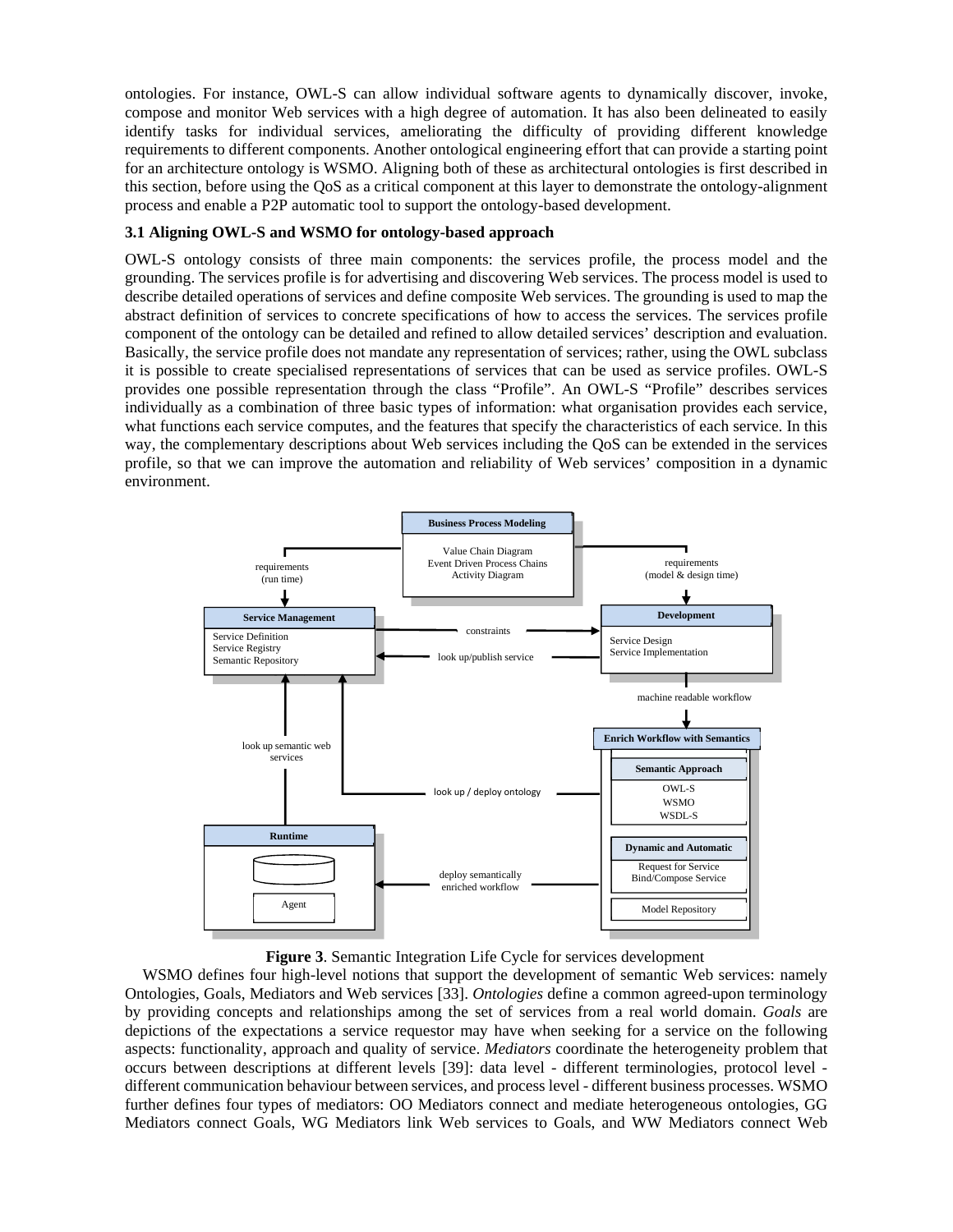services resolving mismatches between them. *Web services* are descriptions of services that are requested by service requestors, provided by service providers and agreed between service providers and requesters.

In [19] we studied and compared existing semantic Web services frameworks used in various industrial and governmental sectors. We found the user perceptions and intentions to use either OWL-S or WSMO were bigger concerns than the expressiveness and reasoning capabilities of both facilitators. Hence our Figure 3 shows a more general framework of the semantics integration life cycle (SILC) for services development. Semantics and ontology are leveraged into each step in traditional Web service development and composition environments. The SILC adopts a top-down approach. It has several phases, including developing business processes (Business Process Modelling phase), adding technical and business constraints to processes (Development phase), annotating the composition workflow with a domain ontology to prepare semantically enriched service requests in a combined service flow (Enrichment phase), and deploying and executing in the final process (Runtime phase). Each phase of the SILC is responsible for performing a specific set of tasks. Instead of binding the combined services within the composition at design time (the development phase), selected services can be semantically described in the business processes. These semantic service requests can be annotated with the domain ontology. The domain ontology is managed within the scope of service management. The final business process is specified as a composite process in a workflow language enriched with process semantics such as OWL-S. The activities of preparing and sending a request for a Web service, discovering a service on the basis of matching requirements defined in QoS requirements or the service level agreement (SLA), and acquiring its response are dependent on semantic enhancements by the business participants, namely the service provider, the requester, and the registry of the whole service-oriented architecture. For example, for a mobile service, the location based service ontology will be a key part of the SLA, which is maintained in both the model repository and the semantics repository. The semantics repository, together with details of the SLA and QoS for those stand-alone services, will in turn be a core component of service management. Here we can see OWL-S is just one of many such efforts to provide ontological support for a services system.

#### **3.2 QoS-Oriented Services Ontology Alignment**

QoS is an important criterion for e-service selection in a dynamic environment. In general, QoS refers to the capability of a network to provide better service to selected network traffic over various technologies. For a decentralised system like a peer-to-peer (P2P) based network, the dynamic and unpredictable nature in e-service processes can significantly affect the service's composition and performance. In addition, the dynamic e-business vision calls for a seamless integration of business processes, applications, and e-services over the Web space and time. In other words, QoS properties such as reliability and availability for an e-service process are very important. Furthermore, changes and delay in traffic patterns, denial-of-service attacks and the effects of infrastructure failures, low performance in executions, and other quality issues over the Web create QoS complications in a P2P network. Quite often, unresolved QoS issues cause critical transactional applications to suffer from unacceptable performance degradation. Consequently, there is a need to distinguish e-services using a set of well-defined QoS criteria.

With the large number of e-services, it is desirable that consumers can distinguish between 'good' and 'bad' service providers. In such a case, QoS is the means to select a 'better' e-service among various providers. In addition, different collaborating e-services applications will compete for network resources in an unreasonable and uncontrollable manner if their interactions are not coordinated by agreements or specification on QoS differentiation. Naturally, these factors will force service providers to understand and achieve QoS-aware services to meet the demands. Also, a better QoS specification for e-service will become more significant by being a unique selling point for a service provider. Fundamentally, the Web services QoS requirement refers to both the functional and non-functional quality aspects of an e-service. This includes performance, reliability, integrity, accessibility, availability, interoperability and security [27]. The properties become even more complex when adding transactional features to e-services.

Notably, SILC is similar to traditional SDLC from the perspective of integrating legacy systems. As many legacy systems lack semantic or ontological artefacts, it is challenging to reengineer such systems to integrate these new components. However, both OWL-S and WSMO are successfully built upon the flexibility of multi-agent systems and the loosely-coupled feature of service oriented systems [19]. As we experimented in the proposed architecture and case study example (sections 4 and 5 respectively), we noted there would not be a huge amount of extra work to make invasive changes. Instead non-invasive componentised plug-play approaches would be sufficient to repurpose legacy systems to work with semantics enriched business processes.

#### **3.3 Multi-agent system for services system**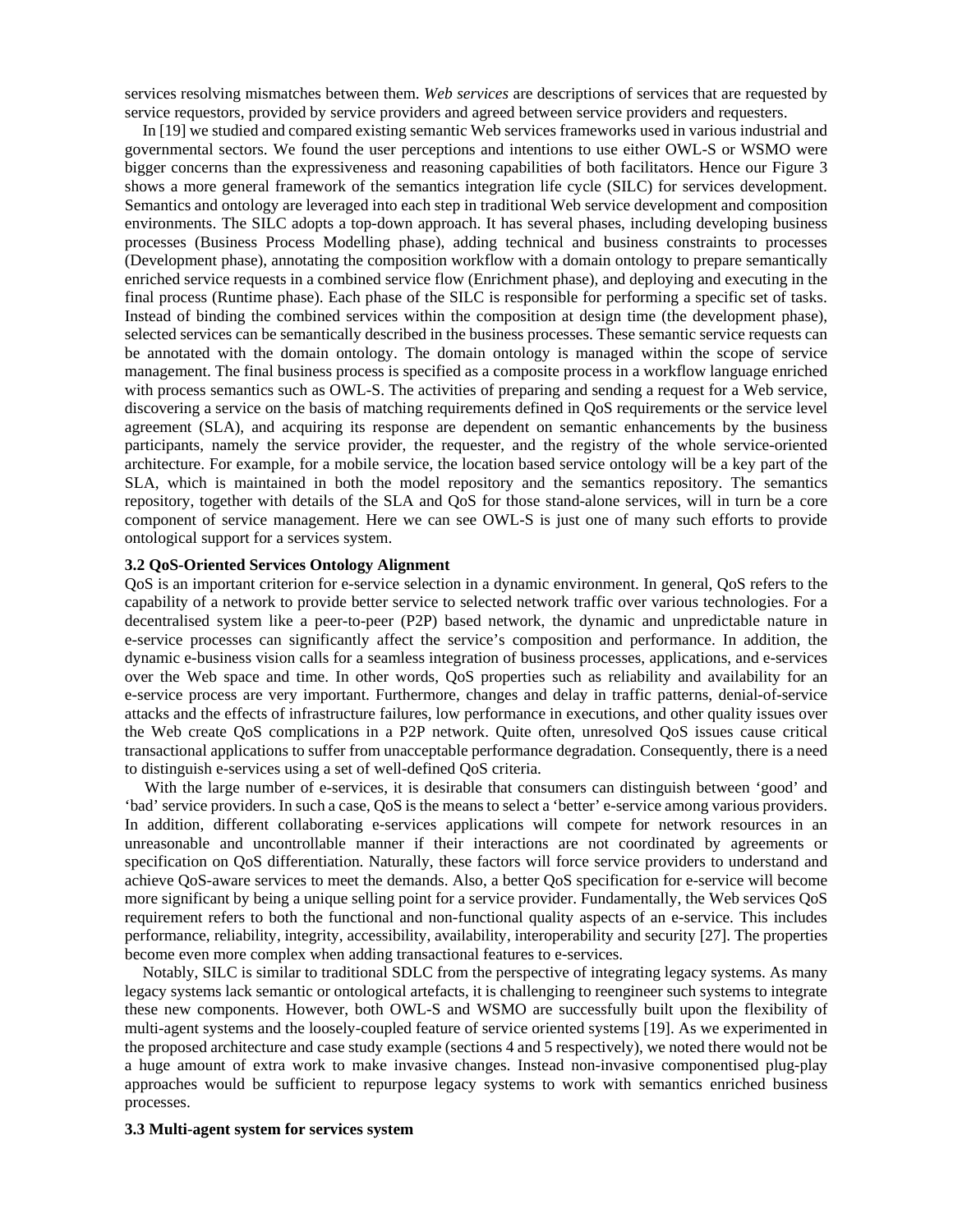How to properly design and integrate QoS criteria in a decentralised e-service process is an important innovation for e-business development in a decentralised network. It particularly lends itself to ontology based development, as services correspond to tasks that can be indexed using an application ontology. In a dynamic environment, a higher domain ontology can be used by agents to locate appropriate providers of services and undertake dynamic evaluation through appropriate communication between agents. [18] presents an ontology-driven framework to build complex process models that can be reused in this application. More specifically, a web services modelling ontology is described in detail in [33] and a "Generic Negotiation Ontology (GNO)" in [12] as an upper level negotiation ontology for software agents. This existing research can be reused in this application.

The automatic support we propose consists of a Multi Agent System (MAS) providing a QoS evaluation to both service requestors and service providers. The system will identify service providers' capability and performance so as to enhance the service composition for service clients over the physical distributed service network. Due to the complexity of QoS metrics, a well-defined QoS service description does not actually exist. With a P2P architecture the QoS is gauged by a service client through cooperative interactions with other peers that can potentially provide the service. The scope of using ontologies in this web services development is available given that most of the current work focuses on the definition of QoS ontology, vocabulary or measurements and to a lesser extent on a uniform evaluation of qualities. Furthermore, a services unit of analysis nicely corresponds to a service carried by an agent.

When an agent receives a service request that it cannot fulfil, it seeks out a service from another agent or repository of services. This may happen as follows:

- 1. Identify the corresponding domain of the request using both domain and application ontology.
- 2. Use the domain knowledge to map to the service interface in order to index the task corresponding to the service requested as designated by the application ontology.
- 3. Map its application knowledge to the individual tasks and perform the tasks to fulfil the service request.

For example, suppose that an agent is interested in engaging in a specific negotiation with an opponent agent. Assuming it is aware of the negotiation protocol, with limited domain knowledge and information about its opponent's preferences, it needs a method to model the opponent and a method to devise a strategy to act. By mapping its application and domain knowledge to the services library, it identifies and employs a suitable coded implementation for a model and strategy. As the negotiation commences, the agent feeds information to the service model interface, the model updates, and the agent feeds the output of the model (along with the negotiation protocol) to the strategy interface, and follows the recommended course of action. The agent has no fixed automated negotiation approach but, rather, has the capacity to dynamically select the approach that best suits its circumstance. We will introduce the MAS system for the P2P based service composition in the next section.

### **4. The MAS based Architecture for P2P Service Composition**

A pure P2P architecture lacks a proactive mechanism to incorporate good support for complex manipulation on the layers of ontology involved in a large scale business process oriented services system, as discussed in section 3. In this section a new architecture is introduced where an agent complements passive peers to select, compose and invoke available services, based on repositories of services and their related ontologies.

In such a new P2P agent-based architecture dedicated to sharing resources, the services system generally acts as an interface to a set of resources distributed across a network. Each agent within the system typically acts as a gate keeper to a local repository of resources that it shares with other similar peer agents as they broadcast their requests. In this architecture, all agents co-operate fulfilling queries and have access to their repository of resources whenever a query received can be assisted by their local resources. Resources shared can be information (files of data, music etc. e.g. as specified in systems similar to [22] and [30]) or services as in this paper and in [4]. In our P2P framework, the system consisting of all cooperating agents responds to requests by a user (e.g. a service requester, a software developer, a human web user) who is also represented by an agent in the P2P network that acts on his/her behalf. This agent aims to fulfill the request, e.g. locates services and responds to queries by other similar agents. The collection of all these agents and agents assisting them in their tasks form a P2P community-based cooperative system. For composing services using their semantics, a P2P agent-based system is shown in Figure 4. An agent (oblong in Figure 4) representing a user (hexagon in Figure 4) has access to a knowledge base containing services/resources that the user is willing to share with other users. Each service/file/resources (cylinder in Figure 4) is identified by a unique identifier within the P2P network (e.g. Service identifier, HTML, PDF, music or video).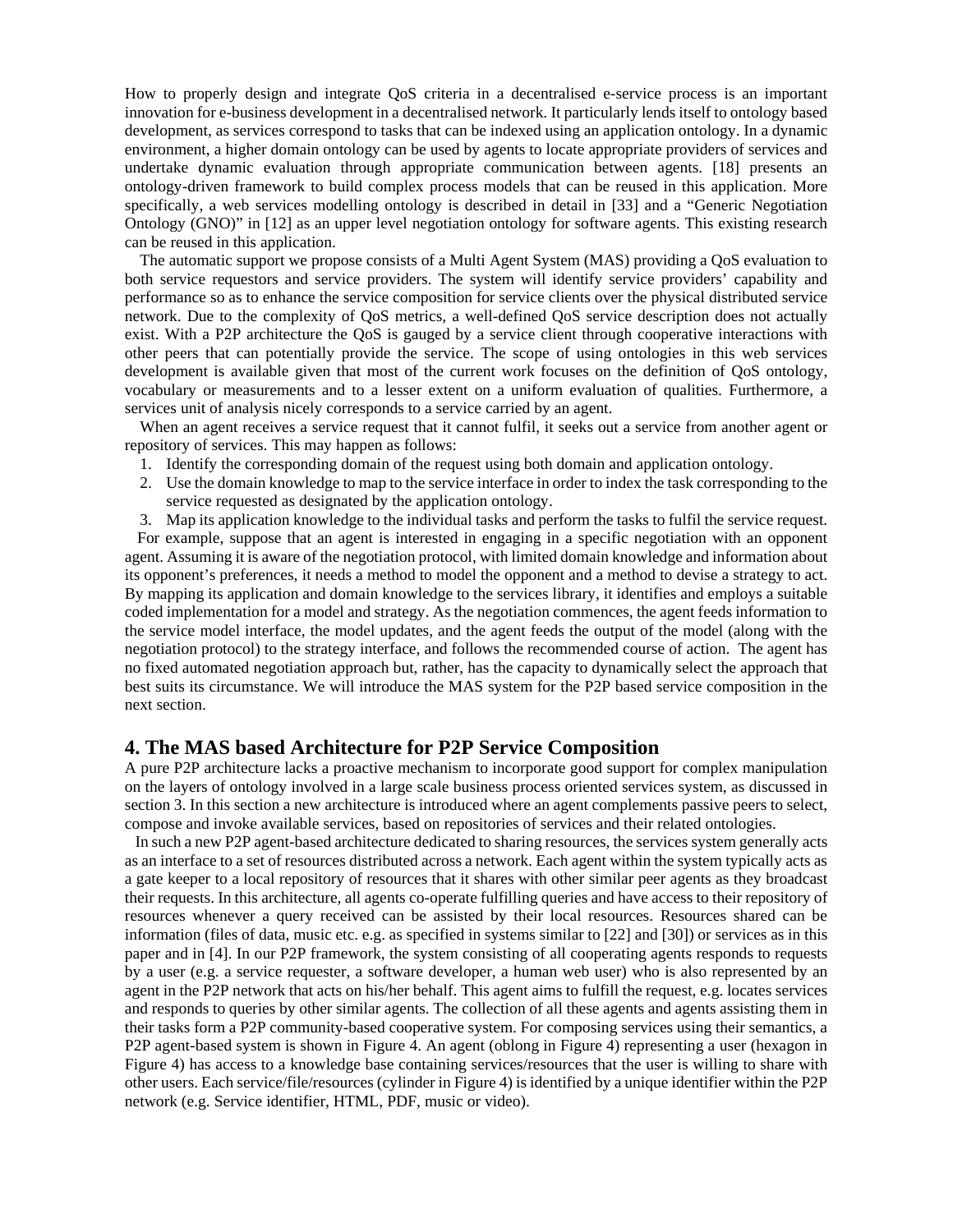

**Figure 4.** The P2P multi agent system

As agents automatically interact on behalf of users seeking services to be composed, communities of common interest emerge. These communities may overlap. Providers and users of services may belong to more than one community. For instance a service to '*open an account'* may belong to the community of banking developers as well as that for insurance developers. As more and more services are composed, agents become more efficient and effective by interacting with the agents in the communities most likely to be able to provide them with service components. The P2P system is responsible for locating sites where candidate services are available based on previous requests. The mediation between service requesters and providers is always done by the system. When an agent makes a service request, a candidate agent provider responds either by providing details about services it can supply or refusing the service. When all responses are received, the requesting agent combines and refines the results to compose a list of services that can be composed to fulfill the request. The requester agent then selects services it wants to compose and initiates the composition.

After a successful composition a requester's knowledge base is updated to include the received and the composed services. Similarly for all agents involved in processing a service request, their knowledge base is also updated with additional information reflecting the domain and attributes of the requester agent. This information is used in future service requests. Thus as agents interact they develop awareness of the services possessed by their peers and which peers may be interested in the services that they themselves offer. Each agent keeps a record of its history of service sharing in order to evaluate the QoS and to use this for future service requests. The collection of this history is in essence a distributed QoS ontology distributed across providers. The QoS ontology can provide assessments of past queries and providers, and also information to make QoS estimates for members. It is used to produce short lists of candidate nodes for future queries by calculating the similarity between the current query and a past query and its QoS. In a fully evolved P2P system, agents may use this QoS knowledge about other users' interests to request/negotiate information from their peers when they do not know who has services of interest. New providers are constantly added to the history, expanding the user-agent's contact circle.

The strategy of service sharing can be applied to any domain that can be prescribed by an ontology. The P2P service application system, which instantiate the service selection and execution, subsequently allows dynamic composition of Web services in a highly distributed and heterogeneous computing environment [4] as mentioned in section 2. Then at the architecture level, the system provides, to both service requestors and service providers, the QoS evaluation. The system will identify service providers' capability and performance so as to enhance the service composition for service clients over the distributed service network. Due to the complexity of QoS metrics [11, 31, 42], a well-defined full QoS service description does not yet exist. We propose to exploit the Web Service Modelling Ontology (WSMO) [33] as a complementary conceptual framework to create the QoS ontology to describe various perspectives on Web services, to facilitate integrating the services. In a specified domain, a problem solving method unit of analysis nicely corresponds to a service carried by an agent. The agents themselves can dynamically select service implementations that best suit the service or the QoS required matching the requested service level agreement (SLA). This selection will be made using a P2P searching mechanism to locate appropriate services from other peer agents. Cooperative communication between agents about their existing services, their past service requests and their performance will enable service requesters to locate the peer service provider with the most suitable QoS. The coordination and communications, which might occur among the involved agents and peers as well as service requesters and providers, would rely on the sharing and mapping between the different layers of ontologies.

The suggested architecture has been implemented in the enhanced UOW-SWS tool. Specifically the UOW-SWS tool has been extended to incorporate WSMO features to facilitate Web services selection via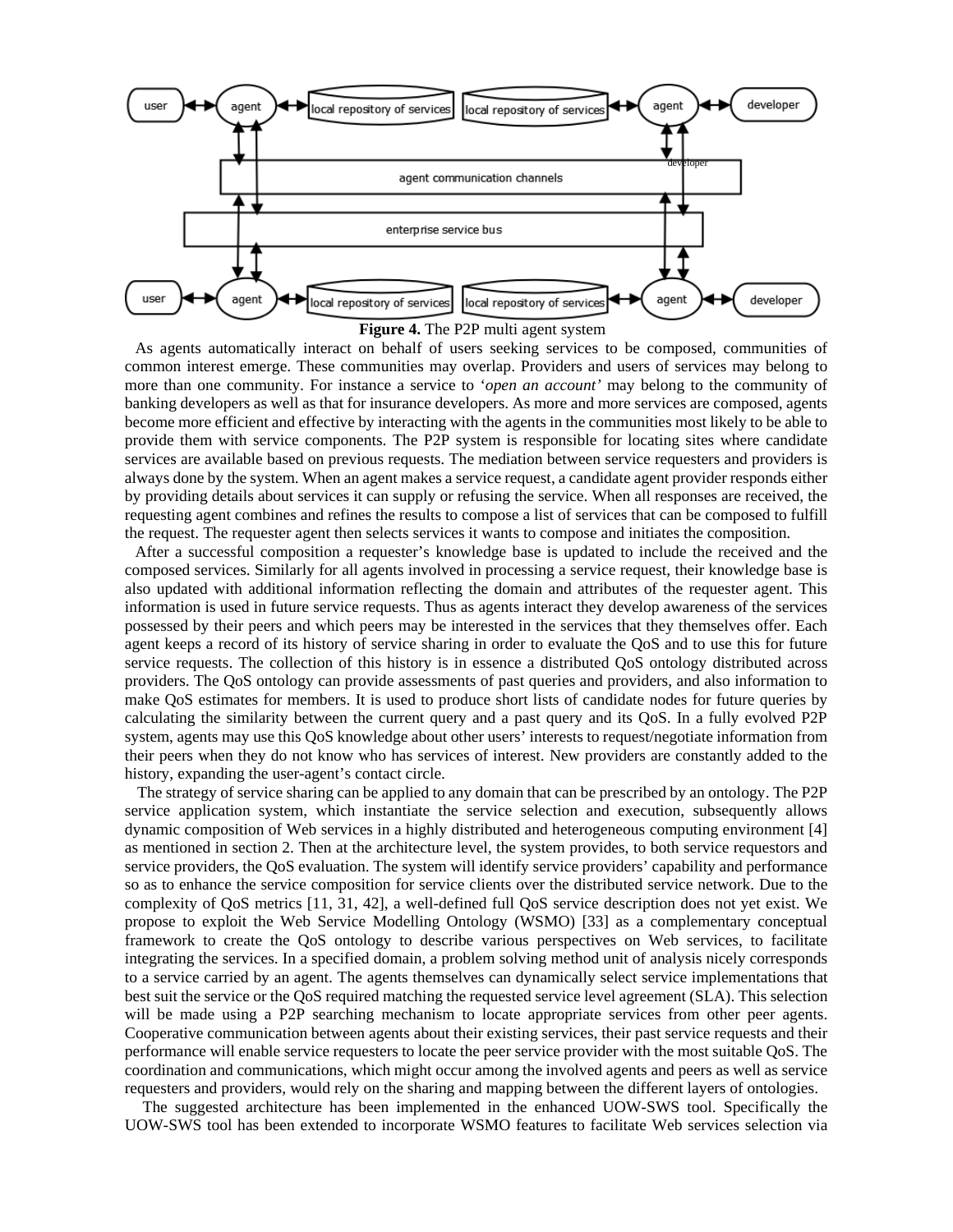ontological QoS and spatial information. UOW-SWS is a JXTA-based (jxta.dev.java.net) peer-to-peer workflow information system upgraded from SwinDeW-B [35].

### **5. Case Study: Ontology-Based Development of a Loan Approval Service System**

In this section we use a typical loan approval service system to explain our ontology based development tool. It has been used by many e-commerce application prototypes, so we'd like to utilise it in UOW-SWS prototype to explain and demonstrate our selection method [44]. A loan application process deployed using our prototype. Initially, *Customer* sends a loan request to a financial organisation. A *Coordinator* peer, who has the knowledge of whole business process, will seek appropriate peers/agents to fulfil the task by sending *Pipe* messages and evaluating peers/agents' performance. For the whole process, it consists of two small single services (i.e., task or activity): "riskAssessment" and "loanApproval". "riskAssessment" provides the service (Assessor) about evaluating customer's reputation and loan amount, thus generating the risk assessment of the loan. Only when the risk assessment meets the requirement (e.g. good reputation and satisfactory permitted loan amount) of "loanApproval" (Approver), can the loan application be approved; otherwise, the loan request is rejected.

There have been many efforts to model services based business processes as graph based workflows, for example, [6] exploited Petri nets. As Figure 5 shows, a business process can be simply converted into the Control Flow Graph (CFG) form so as to ensure the coordinator splits the business process without constraints [44]. For the purpose of orchestrating and executing composite services, nodes in the CFG graph are basic activities. Each node knows a set of its predecessors and a set of successors as well as the conditions for it to be executed, if any. In this way, the task allocation for different peers can be intelligently performed. Therefore, the decentralised run-time environment can be effectively coordinated and self-managed with services located to wide area peer hosts who communicate with each other according to the de facto standard business process or workflow definitions.



**Figure 5**. CFG in LoanApproval case

We can reuse an available banking ontology as domain ontology, and the typical tasks involved in a loan approval will form a real business application which is supported by a process ontology at the application layer. In our prototype, we implement the services as mobile web services so that the whole implementation is sufficiently complex to cover all layers of ontologies as discussed previously. The key to building such a system is how to implement a mobile service environment with the support of architectural ontologies and mobile agents or peers. Therefore, we first introduce a QoS ontology (using WSMO as a modelling ontology for services' agent and peer), and its subclass, a geographic location ontology (using OWL-S for profiles or WSMO again.). Later we will show the system setup and interfaces where objects defined in ontologies are instantiated.

There have been some projects studying QoS-empowered service selection. In [45], the authors present a QoS-aware middleware-supporting quality-driven Web service composition. Two service selection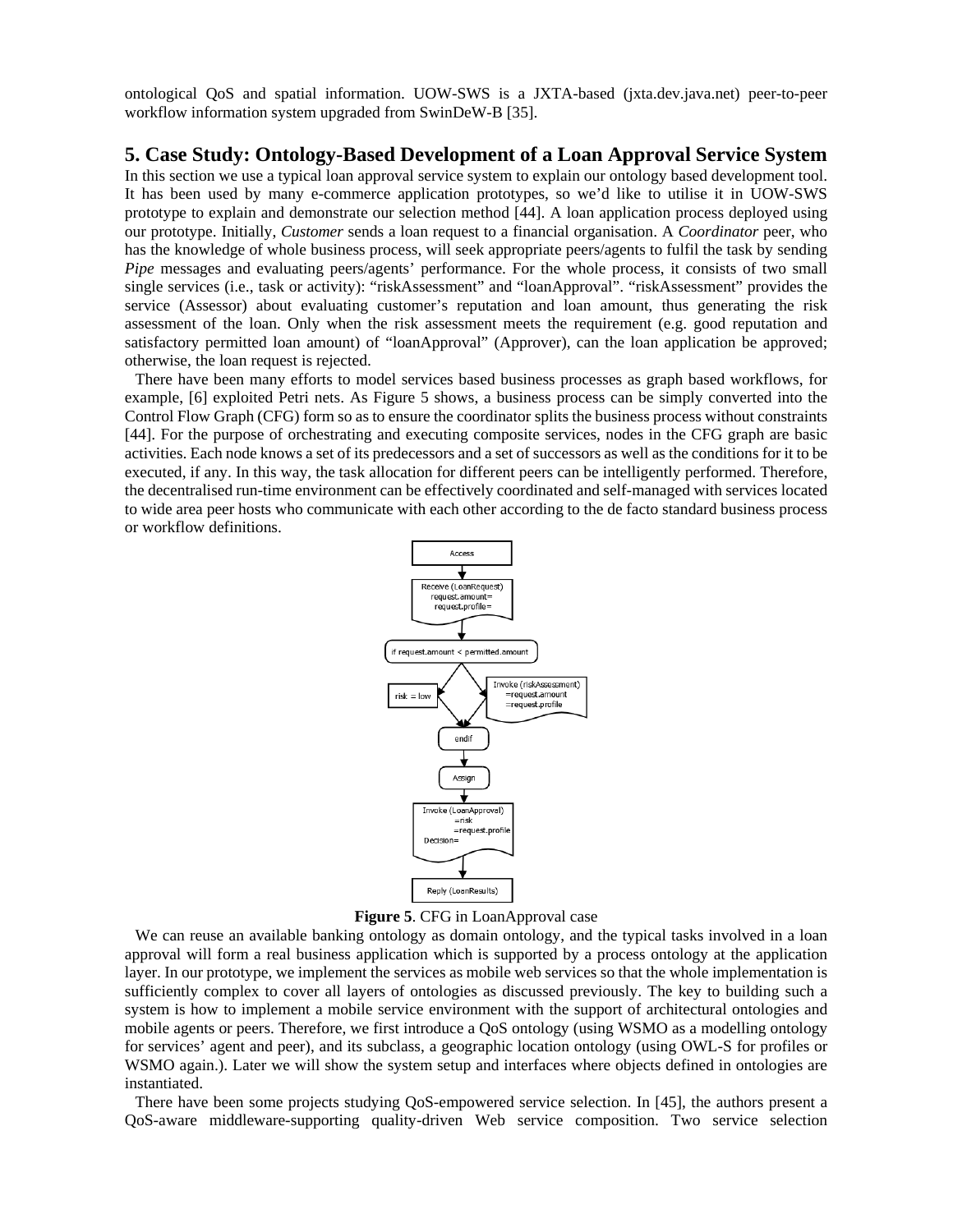approaches for constructing composite services have been proposed: local optimization and global planning. In [42], the authors focused on the creation of QoS ontology models which proposed QoS ontology frameworks aimed at formally describing arbitrary QoS parameters. From their on-going work, we are aware that they have not yet considered QoS-based service selection. The most similar work to ours, namely METEOR-S [25], bases the distribution of semantic Web service descriptions on a classification system expressed in service or registry ontologies. In our opinion, this solution is good in terms of globally organizing registries to benefit service management rather than for the service discovery or selection itself. Although it is relatively effective to publish and update service description information based on their categories, it would be difficult for service requestors to select services without understanding details of their principles. In contrast, our UOW-SWS tool is built by taking into consideration correlations between various service quality measurements and is based upon a well-founded peer-to-peer e-service workflow system.

### **5.1 QoS Ontology for Peer-to-Peer based Service System**

Non-functional WSMO properties of the four WSMO elements typically describe non-functional aspects such as author, creation date and natural-language descriptions. In this paper, we introduced new QoS descriptors that could also be used in parallel with existing non-functional attributes of WSMO elements. These include of QoS, such as performance, availability and spatial features of distributed services. This QoS extension is similar to the common notion of non-functional properties in "*Web services*"; however, our QoS parameters are a more general non-functional properties. We develop the WSMO non-functional properties to support adaptive P2P-based service composition.

In our framework, *coordinator* roles are allocated to agents at runtime (detailed in Section 5.3). These organise the peer/agent selection process and distribute tasks. The resultant decentralised architecture is coordinated and self-managed with services allocated to peer/agent hosts who are able to communicate with each other according to a real business process agreement or standard workflow definitions. We now present a more effective representation to enable peers to evaluate a candidate composition and select the most appropriate peers for a requested service in a P2P information system. Based on [42], we define an extensible class QoSProperty that aims to extend nonFunctionalProperties class in WSMO for P2P-based service selection.

```
Class nonFunctionalProperties 
     ...other existing properties... 
     hasQoSProperty type QoSProperty 
Class QoSProperty sub-Class nonFunctionalProperties 
     hasPropertyName type string 
     hasPropertyValue type {int, float, long, others} 
     hasPreferredValueType type {low, high} 
     hasWeight type float
```
Each QoS Property is generally described by *PropertyName* and *PropertyValue*. For the purpose of QoS-based selection, two additional properties are defined: *hasPreferredValueType* and *hasWeight.* The *hasPreferredValueType* property represents the desired trend. For example, the lower the response time is, the better the QoS that could be achieved. The *hasWeight* property is a value denoting the weight of the property, when considering several metrics. In this context, we define the weight value within the range [0, 1], while different end users may have different weight values for their service requirements. For instance, a peer's "ResponseTime" can be described in Web service profiles as following:

```
dc _"http://purl.org/dc/elements/1.1#", 
webService _http://example.org/ LoanApprove 
nonFunctionalProperties 
 dc#title hasValue "Peer 1" 
 dc#description hasValue "ResponseTime for LoanApprove process by peer 1" 
 …… 
 hasPropertyName hasValue _string ("ResponseTime") 
 hasPropertyValue hasValue _int ("500") 
 hasPreferredValueType hasValue _string ("low") 
 hasWeight hasValue _float ("0.8") 
endNonFunctionalProperties
```
From this example, we can see that QoS parameters for services, which support the banking domain and loan approval application, can be defined in this QoS ontology. They are prospectively mapped to the relevant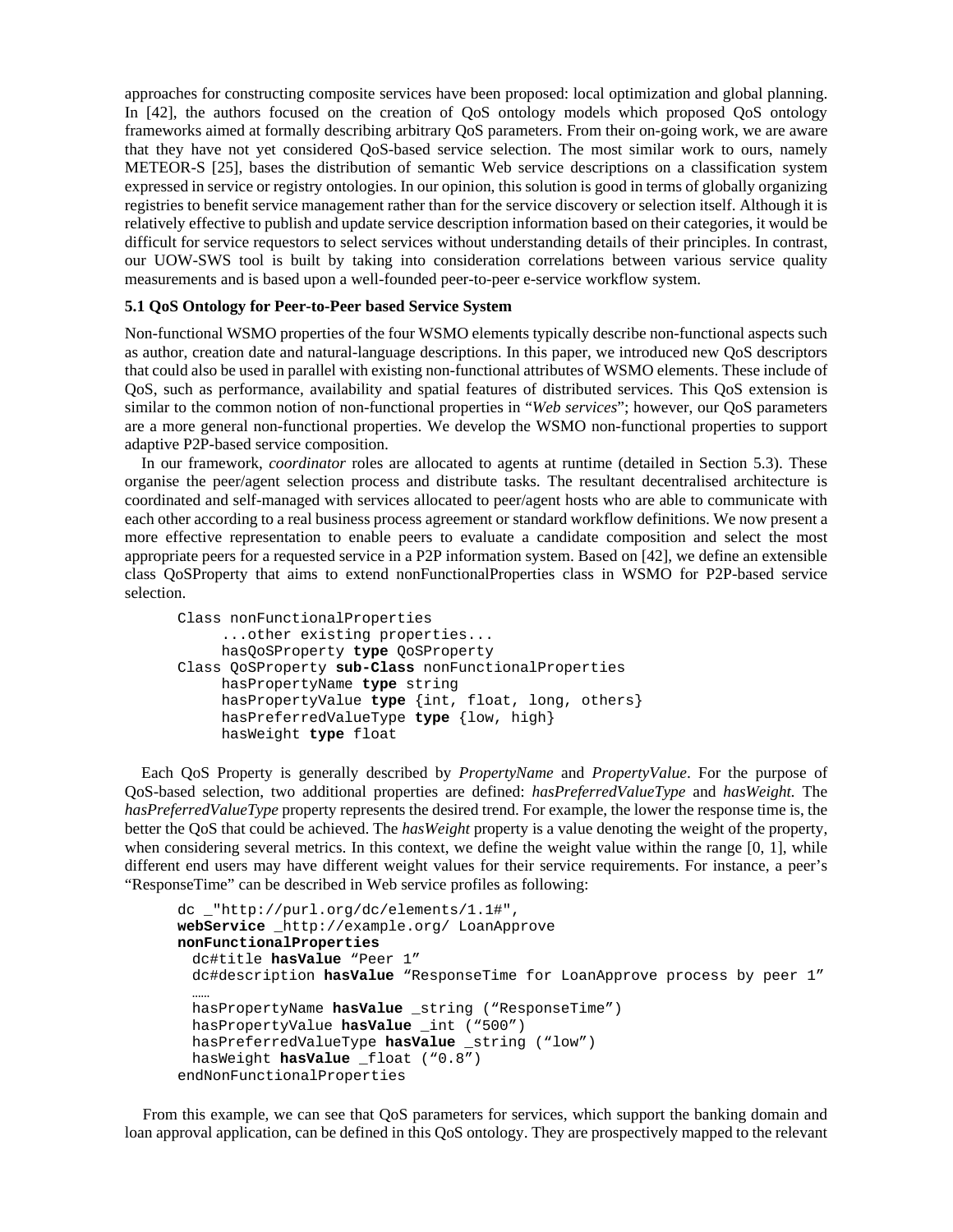domain and application ontologies in which the system or application users may explicitly or implicitly define their requirements for underlying service systems. The effort for service selection and composition becomes a matchmaking process for peers and agents to find the best candidate of each service to achieve the overall QoS to meet the users' requirements. Hence the ontologies at different layers should be smoothly aligned.



**Figure 6.** Flow diagramming for allocating atomic services to peers

To evaluate different non-functional properties of e-service peers, the central concepts in our modelling are: *PreferredValueType, Weight* and *Unified Value. PreferredValueType* has two possible values, "low" and "high". We utilise them to identify various non-functional properties. For example, "ResponseTime" is usually expected to be as short as possible when choosing an appropriate peer, so the PreferredValueType of "ResponseTime" is normally "low". Likewise, "ComputationCost" is also usually deemed "low" as it is unlikely anyone would prefer to choose a service with an expensive computation. However, "Reliability" and "Availability" are often considered as "high", since many systems have a high reliability and availability requirements. "*Weight*" indicates the importance and priority of certain properties during service composition so that the weight value varies from service to service and from property to property. Lastly, "*Unified Value"* gives each peer's overall quality measure which can be used to assess each peer's capability to meet the requirements of a requested service. To enable the peers' coordinating agent to intelligently select peers and plan a composition process, we sketch a selection process to assign the atomic services to appropriate peers within the service composition, as shown in Figure 6. This flow chart addresses the allocation method for multiple peer profile specifications and takes into account the above formulated objective.

#### **5.2 An Instance of QoS Ontology: A Geographical Location Ontology**

As an example of an ontology for non-functional QoS properties to support mobile services based bank loan approval application, we also develop a geographical ontology. In a decentralised network, geographical location is an important factor in both service selection and composition. In a P2P-based business process, a peer's geographic information is usually related to services' accessibility, particularly for a pervasive location based service, which integrates a mobile device's location with other information in order to provide added value to a context-aware user [20-21]. For example, with the popularity of smart phones and tablets such as iPhone and iPad, mobile banking is becoming more versatile. In many cases, agents or peers, that invoke the loan approver and loan assessor services, might be located at different work sites. Typically, there is no guarantee that a service can be selected or composed given the requested location requirements. In practical applications, business process managers must deal with alternatives that deviate from the requested service locations. We are interested in identifying those alternatives where the deviation is minimal, such as the nearest available service. In order to effectively enhance services' quality with respect to accessibility in a P2P network, we consider basic geographic information about a would-be task-allocated peer and incorporate it into the QoS profile as an extension of the previous QoS specification. To develop a geographical ontology which is generally a subclass of generic QoS ontology, we can use either WSMO or OWL-S constructs, i.e.,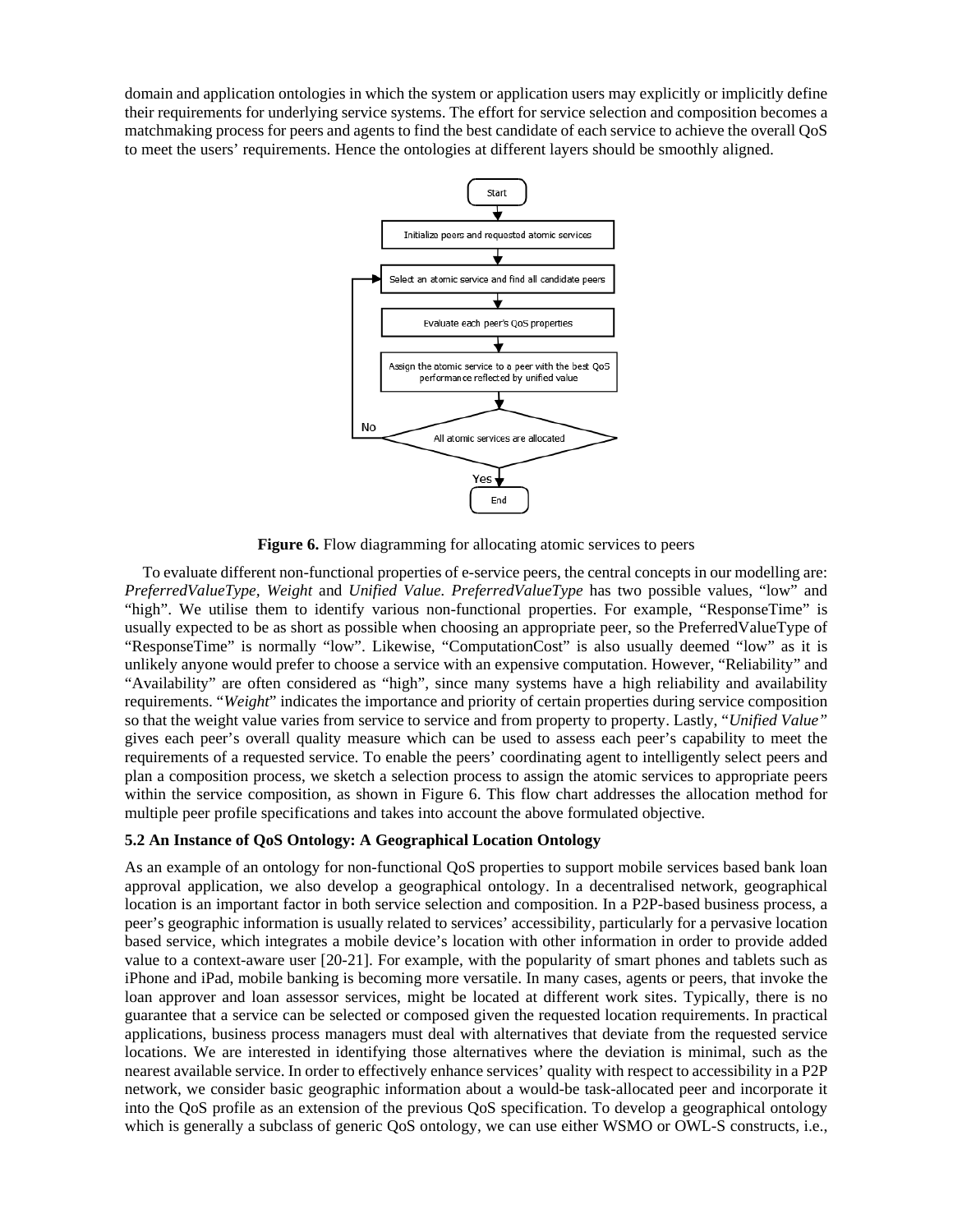profiles. Figure 7 shows the relations between these different ontology profiles in the context of OWL-S.



**Figure 7.** Relations between QoS profile and Geographical Profile for services

Figure 8 denotes the relationships between the QoS property and Geo property in WSMO, and the logic of using extensible geographic features for distributed services. In a real environment, it is not unusual that different applications may have different requirements, that is to say, some geographic properties (e.g. angle and region) do not need to be considered or evaluated for some applications (e.g. loan application case or simpler local services). Therefore, in order to be more flexible and practical, we define an attribute named "Essential" in GeoProperty, which means if "isEssential"=1, this kind of attribute is regarded as necessary and cannot be neglected.



**Figure 8**. Extensible high-level relationships between properties

```
Class GeoProperty sub-Class QoSProperty 
         hasGeoName type string 
         hasGeoValue type {int, float, long, others} 
         hasPreferedValueType type {low, high} 
         hasWeight type float 
         isEssential type boolean
```
The above is a definition of class "GeoProperty" which is the subclass of QoSProperty. In order to effectively enhance service quality for accessibility in a P2P network, we herein consider the geographic property about the peer and incorporate it into the QoSProperty Class as an extension of QoS specification. Here is an example for description of a peer's distance:

```
dc _"http://purl.org/dc/elements/1.1#", 
webService _http://example.org/ LoanApprove 
nonFunctionalProperties 
 dc#title hasValue "Peer 1" 
 dc#description hasValue "Distance between peer 1 and service requestor" 
  …… 
 hasGeoName hasValue _string ("Distance") 
 hasGeoValue hasValue _int ("100") 
 hasPreferedValueType hasValue _string ("low") 
 hasWeight hasValue _float ("0.6") 
 isEssential hasValue _boolean("1") 
endNonFunctionalProperties
```
The metric of "Distance" is viewed as a basic criterion when choosing an appropriate peer to invoke a requested services, so it has been viewed as a necessary property in order to improve service accessibility. It is feasible to not only establish a better link between a potential service (or partially composed service) and an expected or requested set of location requirements, and also use this approach to rule out less viable compositions early in the process.

#### **5.3 Implementation of the Mobile Loan Approval System**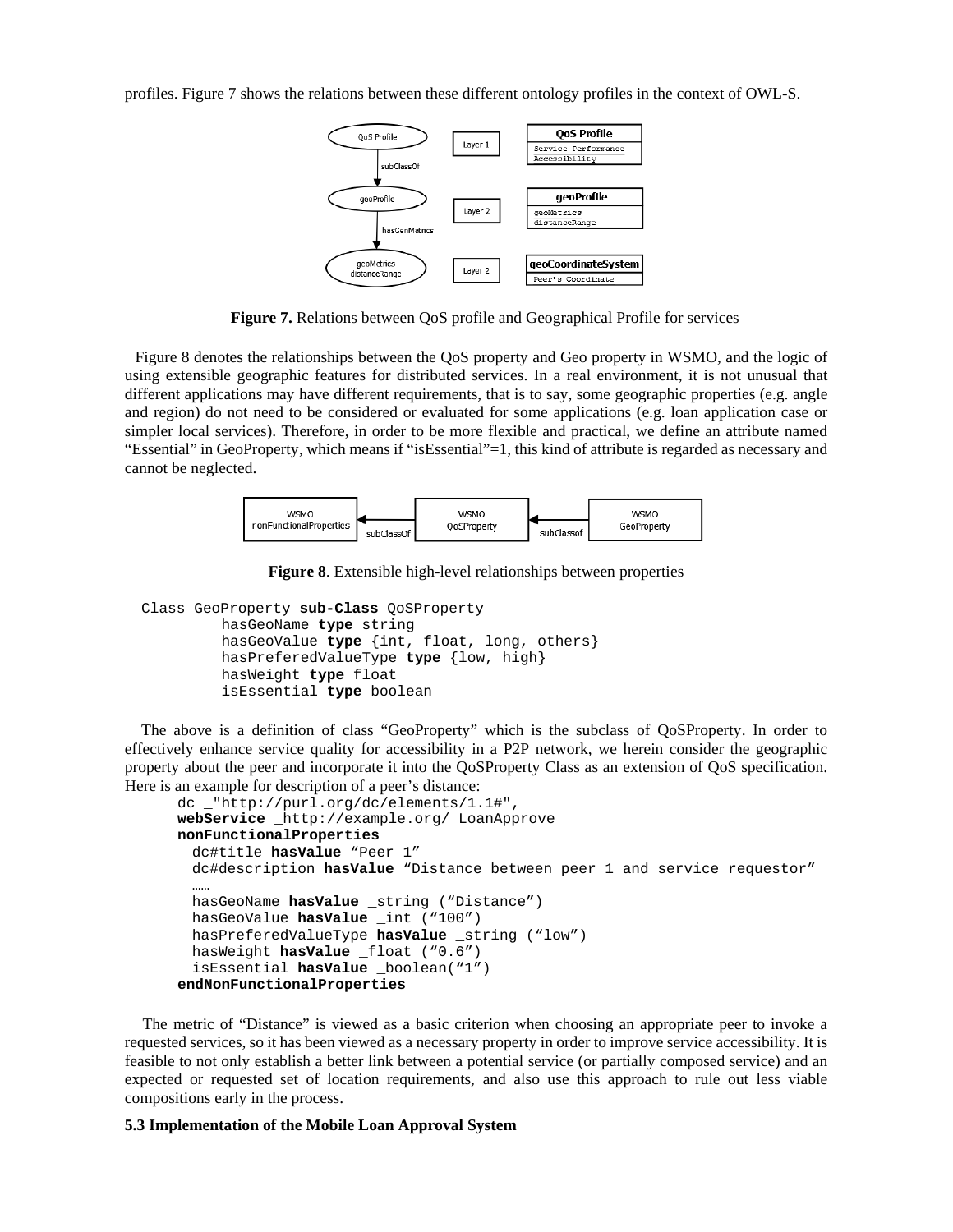Technically, a coordinator in our prototype can adaptively organise the peer/agent selection process and distribute tasks. In this way, the decentralised run-time environment can be effectively coordinated and self-managed with services being located to wide area peer/agent hosts, who are able to communicate with each other according to a real business process agreement or standard workflow definitions. In this sub-section, we design a more effective and qualitative way for P2P information systems to distinguish which peer (or agent) is the most appropriate for a requested service.

As we mentioned in earlier sections, QoS and spatial perspectives involve many non-functional properties of e-services, such as: service availability, service accessibility, service performance and service geographic features. In a dynamic environment, the service selection with combined QoS and geographic specifications is often a quite complex process due to the diversity of metrics with different value types, value ranges and measurements. Taking account of correlations between those different specifications, we simplify and unify the various specifications to make the selection process less complicated and more effective. We may assign a set of random data and demonstrate the evaluation of four peers who are available in our loan case in using the UOW-SWS prototype, i.e., pre-deployed in the JXTA network. The properties of each peer use different metric units with correspondingly varying values. If the peer's properties are numerous, it would be extremely hard to distinguish and make an optimal decision as to which peer is the most appropriate for service composition.

We implemented a set of QoS based service selection algorithms (as indicated in Figure 6 – for details on these algorithms refer to [35, 44]) in our P2P based semantic Web service prototype. This selection method for the peers' combined specifications is reasonably suitable and effective to be fully adapted in a dynamic environment, especially in the sense of an autonomous way to select a best peer to perform any specific task at different stages.

To migrate UOW-SWS onto the Cloud platforms where existing vendor APIs are already available, we can easily establish a peer to cloud and peer (P2CP) model [37]. In this model Cloud users can download data and related ontological specifications from the storage cloud and exchange them with other peers, regardless of whether the other peers are cloud users or not. There are three data transmission tunnels in this storage model. The first is the cloud-user data transmission tunnel, which is responsible for data transactions between the cloud storage system and the cloud users. The second is the clients' data transmission tunnel, which is responsible for data transactions between individual cloud users. The third is the common data transmission tunnel which is responsible for data transactions between cloud users and non-cloud users.

Figure 9 (adapted from [37]) is an example to show how a P2CP model works. Therein Cloud user 2 is downloading data from data node 1, which is in the Cloud, via cloud-user data transmission tunnel. In the meantime, Cloud user 2 is exchanging data with Cloud user 1 and Cloud user 3 via the clients' data transmission tunnel, while common peers 2, 5, and 6 communicate via common data transmission tunnels. Other existing models such as Microsoft SharePoint tended to balance loads between peers and Cloud serves in different ways. However, in our P2CP model, peers may communicate directly and flexibly between each other without tight dependence on servers, though some advanced features such as backing up, caching, security and versioning of data may still be elevated or mitigated to servers just because the peers' storage and computing capacities are "supposedly" inferior to those of the Cloud servers.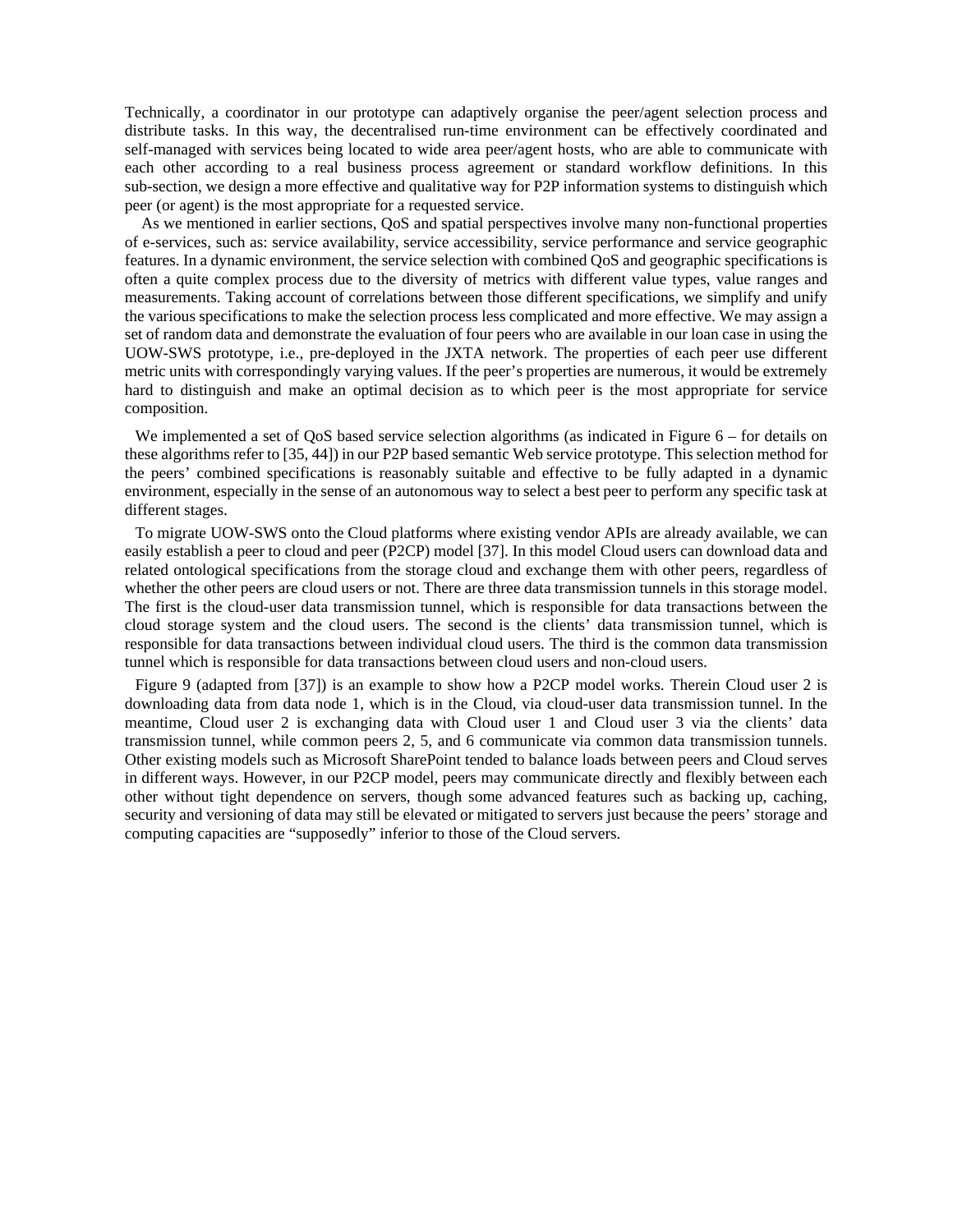

**Figure 9.** P2CP Network model.

## **6. Conclusions and Future Work**

Using off-the-shelf domain ontologies as a starting point of system development is the focus of our efforts in the applied use of ontologies in our intelligent services development environment. This will enable the transfer and adaptation of existing techniques for ontologies, e.g. for mapping and translating between multiple ontologies to obtain a more economical approach to software engineering development and address interoperability and work product reuse. Not only will an ontology-based services framework be complete, consistent and produce systems that can easily be evolved to new contexts but it can have a highly developed maintenance phase to guide developers in reusing existing systems and components previously developed (using an ontological approach).

This paper promotes ontology-based software development with a focus on methodologies for services system development with the support of P2P architecture and multi-agent system. The paper first provided a 3 layer abstraction of ontologies to be applied in service oriented development lifecycle. Then the paper presented a semantic integration lifecycle for the development of a domain or application solution for business process problems, where architectural services ontology becomes essential and QoS turns out to be a major requirement. To make the aligned ontologies useful, a multi-agent system is needed to support the P2P e-services system. We implemented a tool to validate our approaches with a case study to demonstrate how the concepts and constructs proposed in this paper work together.

Much work remains to refine the concepts presented in this paper and to ensure that they are applicable to areas where the use of ontologies is less obvious than the banking domain discussed in this paper. Towards this, the first step is to develop required ontological techniques. These include ontology-based techniques for consistency checking across products and processes, and ontology-based techniques for testing completeness of products and processes within and across methodologies. Underlying complex issues need to be resolved, e.g. as how to reconcile requirements from multiple sources and multiple versions of ontologies from different domains, applications and service based architectures. Another issue is how candidate problem solving methods get identified to be reused. It may well turn out that an ontology-based approach is most suited to areas of applications where the set of possible agent actions are well specified in advance e.g. in modelling service oriented systems. Modern large scale service oriented systems, such as Google Play, mobile applications or social networks, might put more focus on the performance improvement of the overall system, in which ontology enrichment should not be an added burden.

#### **References**

[1]. *Ahmed, W., Aslam, M.A., Lopez-Lorca, A.A, Shen, J., Beydoun, G. and Richards, D. (2011), Using ontologies to synchronize change in relational database systems, Journal of Research and Practice in Information Technology, 43(2): 89-108.*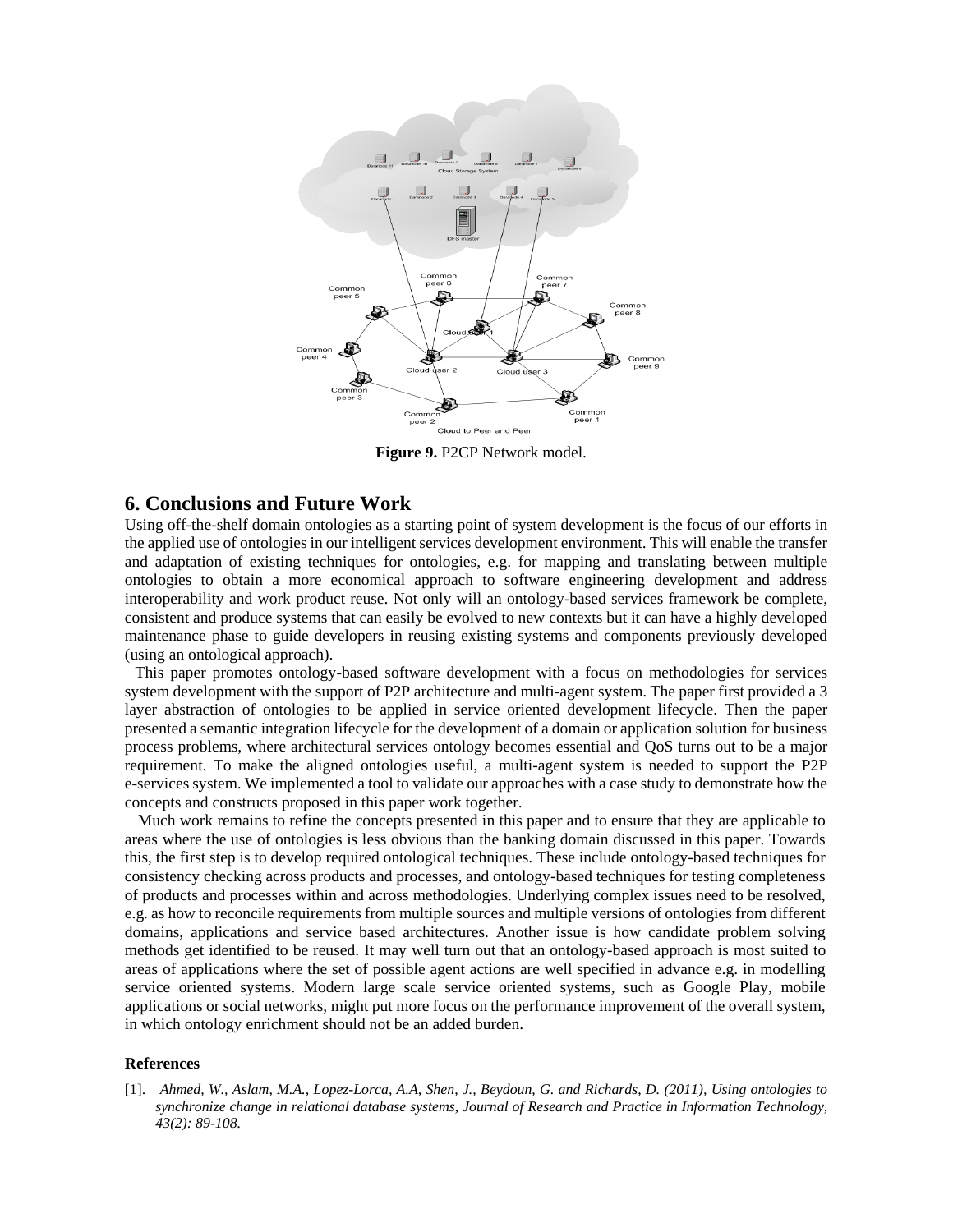- [2]. *Berners-Lee, T. (2005). Web for real people (Keynote address). 14th International World Wide Web Conference (WWW05). Japan.*
- [3]. *Beydoun, G., Gonzalez-Perez, C., Henderson-Sellers, B. et al. (2006). Developing and Evaluating a Generic Metamodel for MAS Work Products. In Software Engineering for Multi-Agent Systems IV: Research Issues and Practical Applications. A. Garcia, R. Choren, C. Lucenaet al. Berlin, Springer-Verlag. LNCS 3914, pp.126-142.*
- [4]. *Beydoun, G., García-Sánchez, F., Vincent-Torres, C.M, Lopez-Lorca, A.A., and Martínez-Béjar, R. (2013), Providing metrics and automatic enhancement for hierarchical taxonomies, Information Processing and Management, 49(1): 67-82.*
- [5]. *Beydoun, G., Lopez-Lorca, A.A., García-Sánchez, F. and Martínez-Béjar, R. (2011), How do we measure and improve the quality of a hierarchical ontology?, Journal of Systems and Software, 84(12): 2363-2373*
- [6]. *Cicirelli, F., Furfaro, A., Nigro, L. (2010) A service-based architecture for dynamically reconfigurable workflows, Journal of Systems and Software, 83(7): 1148-1164*
- [7]. *Cordi, V., Mascardi, V. et al. (2004). Developing an Ontology for the Retrieval of XML Documents: A Comparative Evaluation of Existing Methodologies. In 6th International Workshop on Agent-Oriented Information Systems (AOIS2004) at CaiSE'04, pp.73-87.*
- [8]. *DARPA. (2007). DAML Ontology Library. Retrieved 28 May, 2013, from http://www.daml.org/ontologies/.*
- [9]. *Demirkan, H., Kauffman, R. J., Vayghan, J. A,. Fill, H. Karagiannis, D. and Maglio, P. P. (2008). Service-oriented technology and management. Journal of Electronic Commerce and Applications 7(4): 356-376.*
- [10]. *Dileo, J., Jacobs, T. et al. (2002). Integrating Ontologies into Multi-Agent Systems Engineering. 4th International Bi-Conference Workshop on Agent Oriented Information Systems (AOIS2002). Italy, pp.15-16.*
- [11]. *Dong, F., Luo, J., Song, A., Cao, J. and Shen, J. (2012), An effective data aggregation based adaptive long term CPU load predictions mechanism on computational grid, Future Generation Computer Systems: the international journal of grid computing: theory, methods and applications, 28(7):1030-1044*
- [12]. *Ermolayev, V. and Keberle, N. (2006): A Generic ontology of rational negotiation, in Proceedings of Information Systems Technology and its Applications, 5th International Conference ISTA, Germany, pp.51-66*
- [13]. *Forte, M., Lopes de Souza, D., Francisco do Prado, A. (2008) Using ontologies and Web services for content adaptation in Ubiquitous Computing, Journal of Systems and Software, 81( 3): 368-381*
- [14]. *Gartner. (2008a). "27 Technologies in the 2008 Hype Cycle for Emerging Technologies." 2008 Press Releases Retrieved 1/10, 2011.*
- [15]. *Gartner. (2008b). "Key Predictions for IT Organisations and Users in 2008 and beyond." 2008 Press Releases Retrieved 1/10, 2011.*
- [16]. *Girardi, R. and Serra, I. (2004). Using ontologies for the specification of domain-specific languages in multi-agent domain engineering. CAiSE Workshops (2), pp.295-308*
- [17]. *Goth, G. (2009). Reaping Deep Web Rewards Is a Matter of Semantics. Internet Computing 13(3): 7-10.*
- [18]. *Greco, G., Guzzo, A., Pontieri, L. and Saccà, D. (2004) An Ontology-Driven Process Modeling Framework, in 15th International Conference on Database and Expert Systems Applications, pp.13-23*
- [19]. *Kamaruddin, L. A., Shen, J. and Beydoun, G. (2012). Evaluating usage of WSMO and OWL-S in semantic web services. Proceedings of the Eighth Asia-Pacific Conference on Conceptual Modelling (APCCM 2012) (pp. 53-58). Melbourne: Australian Computer Society*
- [20]. *Kapitsaki,G.M., Prezerakos, G.N., Tselikas, N.D., and Venieris, I.S. (2009) Context-aware service engineering: A survey, Journal of Systems and Software, 82(8): 1285-1297*
- [21]. *Kim, J. W., Kim, J. Y. and Kim, C.S. (2006) Semantic LBS: Ontological Approach for Enhancing Interoperability in Location Based Services. On the Move to Meaningful Internet Systems: OTM 2006 Workshops, LNCS, Vol.4277, pp.792-801.*
- [22]. *Klampanos, I.A. and Jose, J. M. (2003) , An Architecture for Peer-to-Peer Information Retrieval, in SIGIR'03, pp.401-402*
- [23]. *Kohlborn, T., Korthaus, A., Chan, T. and Rosemann, M. (2009). Identification and Analysis of Business and Software Services: A Consolidated Approach. IEEE Transactions on Services Computing, 2(1): 50-64.*
- [24]. *Lassila, O. and Hendler, J. (2007). Embracing Web 3.0. Internet Computing 11(3): 90-93.*
- [25]. *LSDIS: METEOR-S: Semantic Web services and Processes. Available at: http://lsdis.cs.uga.edu/projects/ meteor-s*
- [26]. *Madougou, S., Shahand, S., Santcroos, M., van Schaik, B., Benabdelkader, A., van Kampen, A. and Olabarriaga, S. (2013), Characterizing workflow-based activity on a production e-infrastructure using provenance data, Future Generation Computer Systems, 29(8): 1931-1942.*
- [27]. *Mani, A. and Nagarajan, A. (2002): Understanding quality of service for Web services, http://www.ibm.com/developerworks/library/ws-quality.html. accessed in June, 2013*
- [28]. *Martin, D. and Domingue, J. (2007a). Semantic Web Services, Part 1. Intelligent Systems, IEEE 22(5): 12-17.*
- [29]. *Martin, D. and Domingue, J. (2007b). Semantic Web Services, Part 2. Intelligent Systems, IEEE 22(6): 8-15.*
- [30]. *Mine, T., Matsuno, D., Kogo, A., and Amamiya, M. (2004) Design and Implementation of Agent Community Based Peer-to-Peer Information Retrieval Method, in Cooperative Information Agents (CIA2004). 2004. Germany: Springer-Verlag, pp.31-46*
- [31]. *Negri, A., Poggi, A,. Tomaiuolo, M. and Turci, P. (2006) Ontologies and web services: Agents for e-business applications. In Proceedings of the Fifth International Joint Conference on Autonomous Agents and Multi-Agent Systems (AAMAS '06), pp.907-914, ACM Press.*